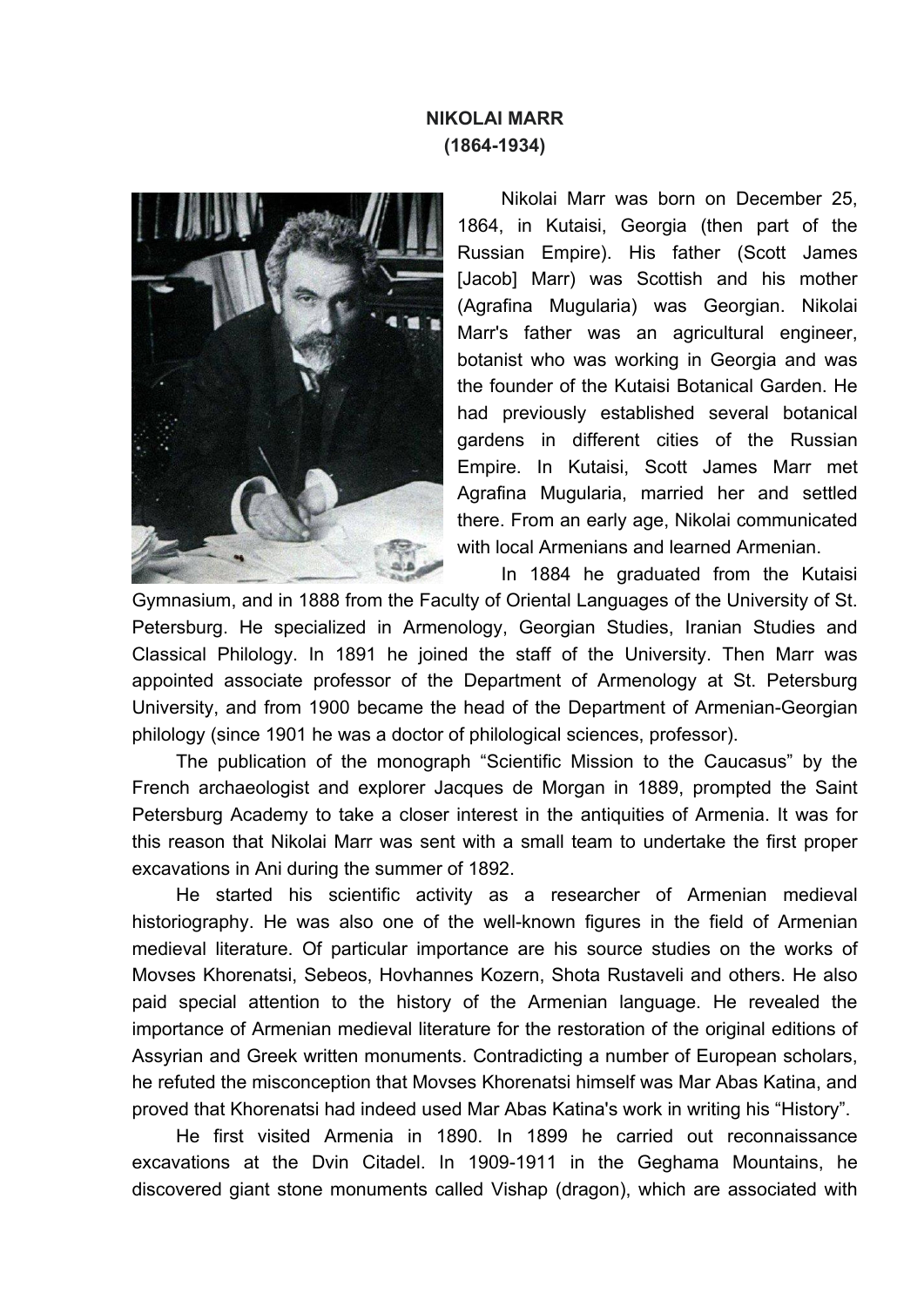the worship of water and fertility. In 1913 N. Marr excavated the Bronze Age tombs of Shirakavan. Along with his initial excavations in Akner, Shirakavan, Dvin, Zvartnots and Garni, he also dealt extensively with the excavations of Ani (1892-1916, intermittent), the first comprehensive and well-planned archaeological work in Armenia. The sponsor of the excavations in Ani was the great Armenian businessman and philanthropist Mikael Aramyants.

Large-scale excavation started in 1905. Marr was especially interested in locating the site of King Gagik's church of Saint Gregory, known as the Gagkashen. This church was built as a copy of the famous church of Zvartnots near Etchmiadzin, the foundations of which had been discovered in the year 1900 and then excavated.

The excavations in Ani brought great glory to the scientist. With the discovery of the archaeological excavations in Ani, museums were opened in Ani. During the excavations, he discovered the complete statue of King Gagik I of Bagratuni (990- 1020), as well as the Gagkashen Church, similar in plan and shape to Zvartnots Church. In addition to architectural monuments, he studied medieval urban planning, the social and administrative structure of the city, trade and crafts, and more. The work "Ani, a History of the city according to literary sources and the excavations of the ancient city" (Leningrad – Moscow, 1934) is a summary of the above-mentioned scientific studies.

Excavations actually continued until 1917, but nothing was published and the excavation records were lost at the end of the war.

In 1910-1911 N. Marr, together with architects Romanov and Smirnov excavated the ruins of the pagan temple of Garni.

In 1916 Marr took advantage of the fact that Russian troops had taken control of the Lake Van region. He travelled to Van with several members of his Ani team (A. Kalantar, H. Orbeli, and A. Vruyr) in order to study and excavate the Urartian remains that existed there. A book describing their findings was later published.

In 1922-1931 he founded and headed a number of scientific institutions in Moscow and Leningrad. In 1921, with the approval of the Academy of Sciences he founded the St. Petersburg (later Leningrad) "Japhetic Institute". In 1923 he was elected President of the Central Council of the Intellectual Workers Department, and in 1930 he was elected Vice-President of the Soviet Academy of Sciences (Marr had previously been a full member of the Russian Imperial Academy of Sciences).

Caucasiologist, Armenologist, Orientalist N. Marr was one of the leading orientalists in pre-revolutionary Russia. But first and foremost, he was a linguist. Studying a number of Caucasian languages, he called those languages "Japhetic". He developed the so-called "Japhetic theory" (later criticized as unscientific). N. Marr founded the academic journal "Christian Orient" (1912-1922), which is a unique publication with its authorship and importance.

Niкolai Marr died in Leningrad (now St. Petersburg) in 1934.